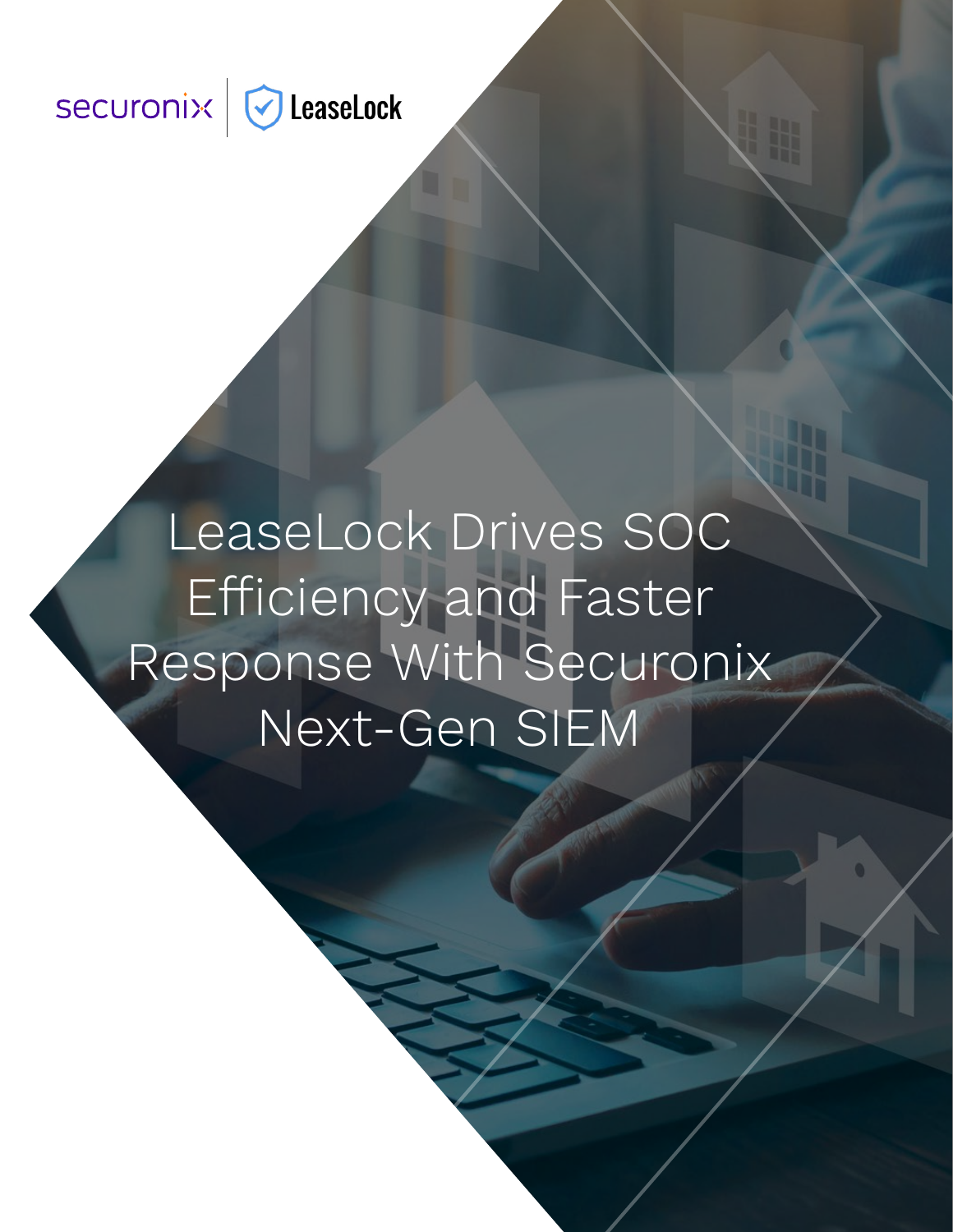### sécuronix

LeaseLock

#### **Company Description**

LeaseLock, the world's leading insurtech platform for real estate, integrates with property management systems to facilitate faster and more affordable rental transactions.

"It's fantastic! Working with Securonix's worldclass Threat Labs team and using ATS makes me feel comfortable… which is really hard to find in the security realm."

– Director of Information Security & Compliance at LeaseLock

CASE STUDY

## LeaseLock Drives SOC Efficiency and Faster Response With Securonix Next-Gen SIEM

#### The Challenge: Reduce Data Silos and Drive SOC Efficiency

In the insurtech industry, ensuring data privacy and protecting financial and personally identifiable information (PII) is essential to building trust and business with customers, driving the need for security monitoring. LeaseLock previously leveraged fundamental tools for security monitoring, but lacked visibility outside of their applications. On top of dealing with a siloed security solution, compliance and audit tasks were extremely tedious and required them to manually collect findings and generate reports.

LeaseLock, like many growing organizations, operates with a lean security team and needed to streamline incident case management; simplify reporting; end time-consuming, swivel-chair investigations; and maximize their security investments. They set out to find a solution that could provide fast time to value, reduce manual processes, and help them demonstrate better security posture and compliance to company leadership.

#### The Solution: Securonix Provides SOC Air Support and Better Visibility

When searching for a security vendor to meet their unique needs, LeaseLock ultimately chose Securonix Next-Gen SIEM due to our industryleading behavior analytics and reputation on the Gartner Magic Quadrant for SIEM. Favorable word-of-mouth recommendations from several of their business partners made them confident that Securonix was the right solution for their needs.

Securonix was able to consolidate LeaseLock's siloed security operations and provide them with a wide purview of all their data sources. Continuous threat monitoring helped provide a 360-degree perspective around scenarios such as fraud and malware attacks, and provided them with visibility on how PII was being handled. Securonix even gave them the ability to detect signatureless threats from insiders. Within a few months of implementation, they were able to reduce hours of manual investigative work to minutes and demonstrate value to legal and C suite stakeholders.